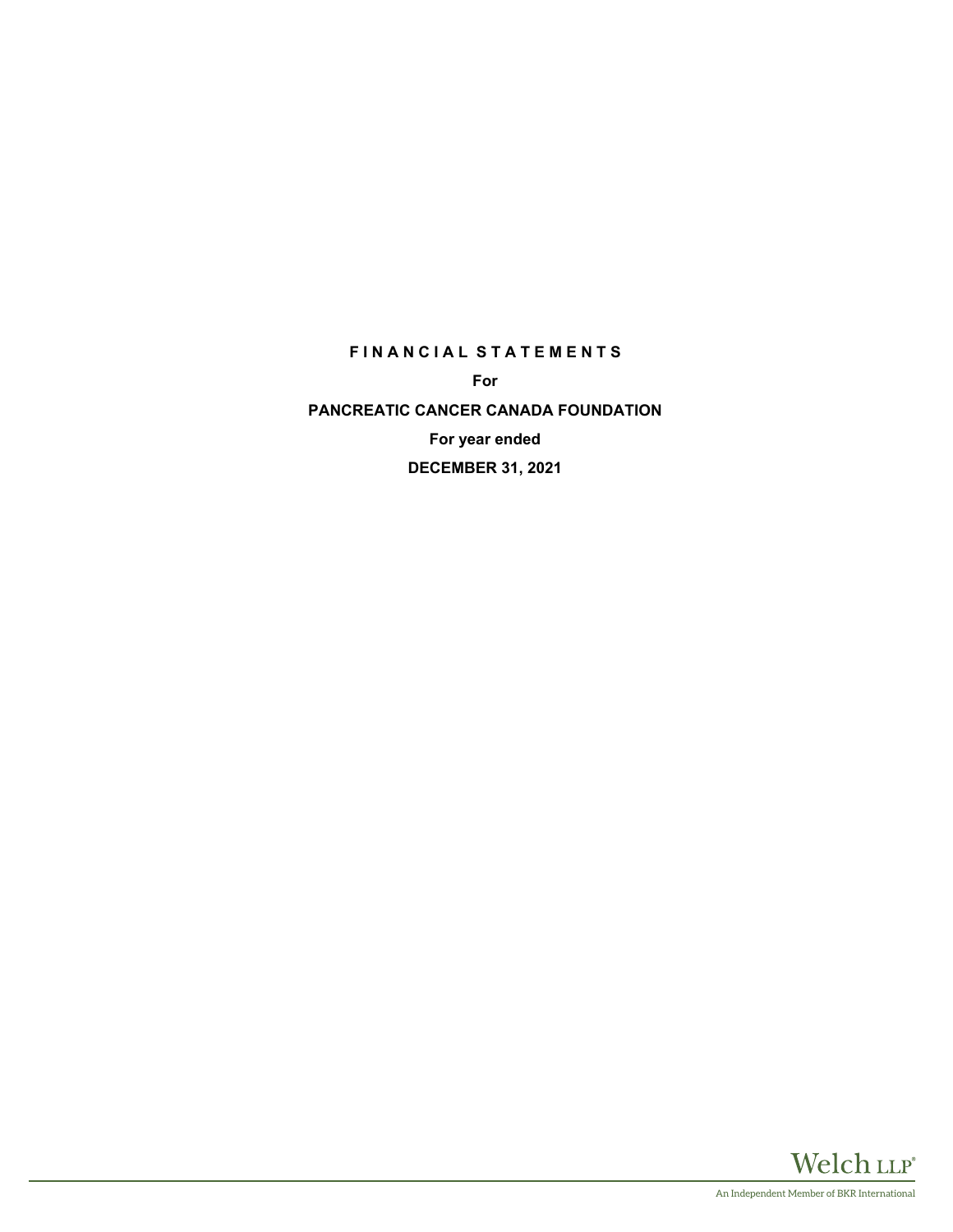# **PANCREATIC CANCER CANADA FOUNDATION INDEX TO FINANCIAL STATEMENTS DECEMBER 31, 2021**

|                                              | Page   |
|----------------------------------------------|--------|
| <b>INDEPENDENT AUDITOR'S REPORT</b>          | 1 & 2  |
| <b>STATEMENT OF FINANCIAL POSITION</b>       | 3      |
| <b>STATEMENT OF OPERATIONS</b>               | 4      |
| <b>STATEMENT OF CHANGES IN FUND BALANCES</b> | 5      |
| <b>STATEMENT OF CASH FLOWS</b>               | 6      |
| <b>NOTES TO FINANCIAL STATEMENTS</b>         | 7 - 12 |

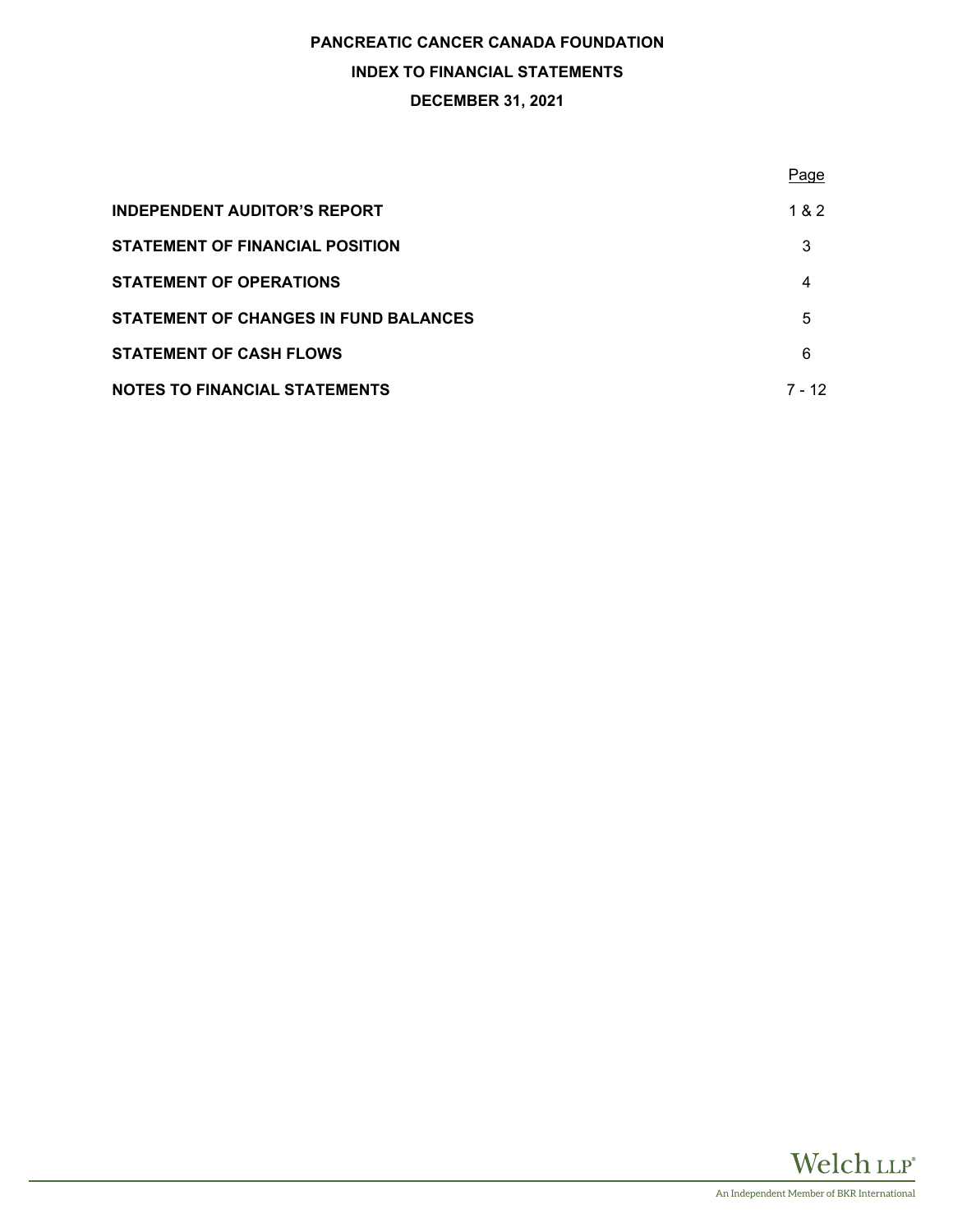# Welch LLP®

#### **INDEPENDENT AUDITOR'S REPORT**

To the members of the

#### **PANCREATIC CANCER CANADA FOUNDATION**

#### *Qualified Opinion*

We have audited the accompanying financial statements of the Pancreatic Cancer Canada Foundation (the Foundation), which comprise the statement of financial position as at December 31, 2021, and the statements of operations and changes in fund balances and cash flows for the year then ended, and notes to the financial statements, including a summary of significant accounting policies.

In our opinion, except for the possible effects of the matter described in the *Basis for Qualified Opinion* section of our report, the accompanying financial statements present fairly, in all material respects, the financial position of the Foundation as at December 31, 2021 and the results of its operations and its cash flows for the year then ended in accordance with Canadian accounting standards for not-for-profit organizations.

#### *Basis for Qualified Opinion*

In common with many not-for-profit organizations, the Foundation derives revenue from fundraising activities, the completeness of which is not susceptible to satisfactory audit verification. Accordingly, verification of these revenues was limited to the amounts recorded in the records of the Foundation. Therefore, we were not able to determine whether any adjustments might be necessary to fundraising and donation revenue, excess of revenue over expenses and cash flows from operations for the years ended December 31, 2020 and 2021, current assets as at December 31, 2020 and 2021, and net assets as at January 1 and December 31 for both the 2020 and 2021 years. The audit opinion on the financial statements for the year ended December 31, 2020 was modified accordingly because of the possible effects of this limitation in scope.

We conducted our audit in accordance with Canadian generally accepted auditing standards. Our responsibilities under those standards are further described in the *Auditor's Responsibilities for the Audit of the Financial Statements* section of our report. We are independent of the Foundation in accordance with the ethical requirements that are relevant to our audit of the financial statements in Canada, and we have fulfilled our ethical responsibilities in accordance with these requirements. We believe that the audit evidence we have obtained is sufficient and appropriate to provide a basis for our qualified audit opinion.

#### *Responsibilities of Management and Those Charged with Governance for the Financial Statements*

Management is responsible for the preparation and fair presentation of the financial statements in accordance with Canadian accounting standards for not-for-profit organizations, and for such internal control as management determines is necessary to enable the preparation of financial statements that are free from material misstatement, whether due to fraud or error.

In preparing the financial statements, management is responsible for assessing the Foundation's ability to continue as a going concern, disclosing, as applicable, matters related to going concern and using the going concern basis of accounting unless management either intends to liquidate the Foundation or to cease operations, or has no realistic alternative but to do so.

Those charged with governance are responsible for overseeing the Foundation's financial reporting process.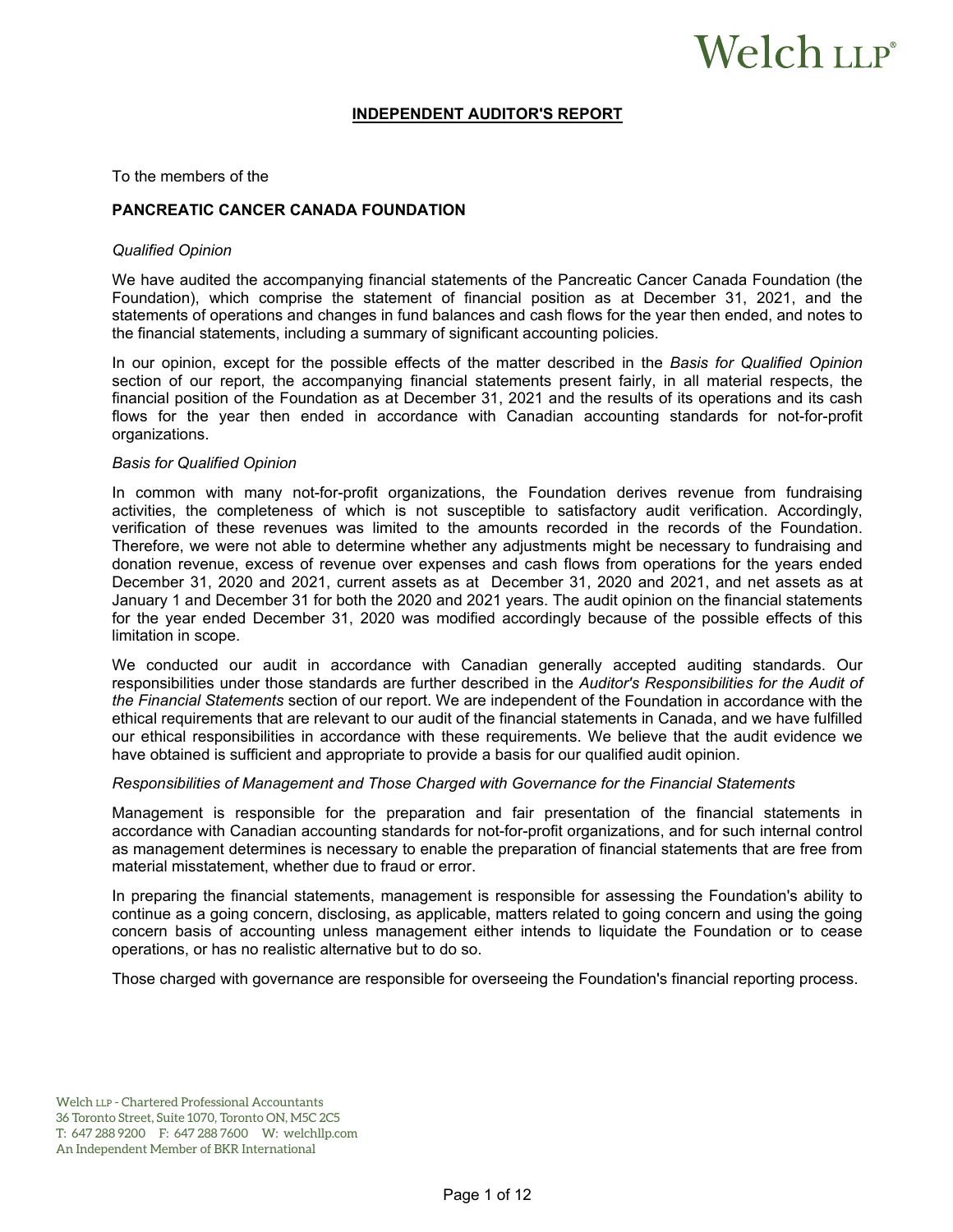#### *Auditor's Responsibilities for the Audit of the Financial Statements*

Our objectives are to obtain reasonable assurance about whether the financial statements as a whole are free from material misstatement, whether due to fraud or error, and to issue an auditor's report that includes our opinion. Reasonable assurance is a high level of assurance, but is not a guarantee that an audit conducted in accordance with Canadian generally accepted auditing standards will always detect a material misstatement when it exists. Misstatements can arise from fraud or error and are considered material if, individually or in the aggregate, they could reasonably be expected to influence the economic decisions of users taken on the basis of these financial statements.

As part of an audit in accordance with Canadian generally accepted auditing standards, we exercise professional judgment and maintain professional skepticism throughout the audit. We also:

- Identify and assess the risks of material misstatement of the financial statements, whether due to fraud or error, design and perform audit procedures responsive to those risks, and obtain audit evidence that is sufficient and appropriate to provide a basis for our opinion. The risk of not detecting a material misstatement resulting from fraud is higher than for one resulting from error, as fraud may involve collusion, forgery, intentional omissions, misrepresentations, or the override of internal control.
- Obtain an understanding of internal control relevant to the audit in order to design audit procedures that are appropriate in the circumstances, but not for the purpose of expressing an opinion on the effectiveness of the Foundation's internal control.
- Evaluate the appropriateness of accounting policies used and the reasonableness of accounting estimates and related disclosures made by management.
- Conclude on the appropriateness of management's use of the going concern basis of accounting and, based on the audit evidence obtained, whether a material uncertainty exists related to events or conditions that may cast significant doubt on the Foundation's ability to continue as a going concern. If we conclude that a material uncertainty exists, we are required to draw attention in our auditor's report to the related disclosures in the financial statements or, if such disclosures are inadequate, to modify our opinion. Our conclusions are based on the audit evidence obtained up to the date of our auditor's report. However, future events or conditions may cause the Foundation to cease to continue as a going concern.
- Evaluate the overall presentation, structure and content of the financial statements, including the disclosures, and whether the financial statements represent the underlying transactions and events in a manner that achieves fair presentation.

We communicate with those charged with governance regarding, among other matters, the planned scope and timing of the audit and significant audit findings, including any significant deficiencies in internal control that we identify during our audit.

 $edchUP$ 

Chartered Professional Accountants Licensed Public Accountants

Toronto, Ontario April 7, 2022.

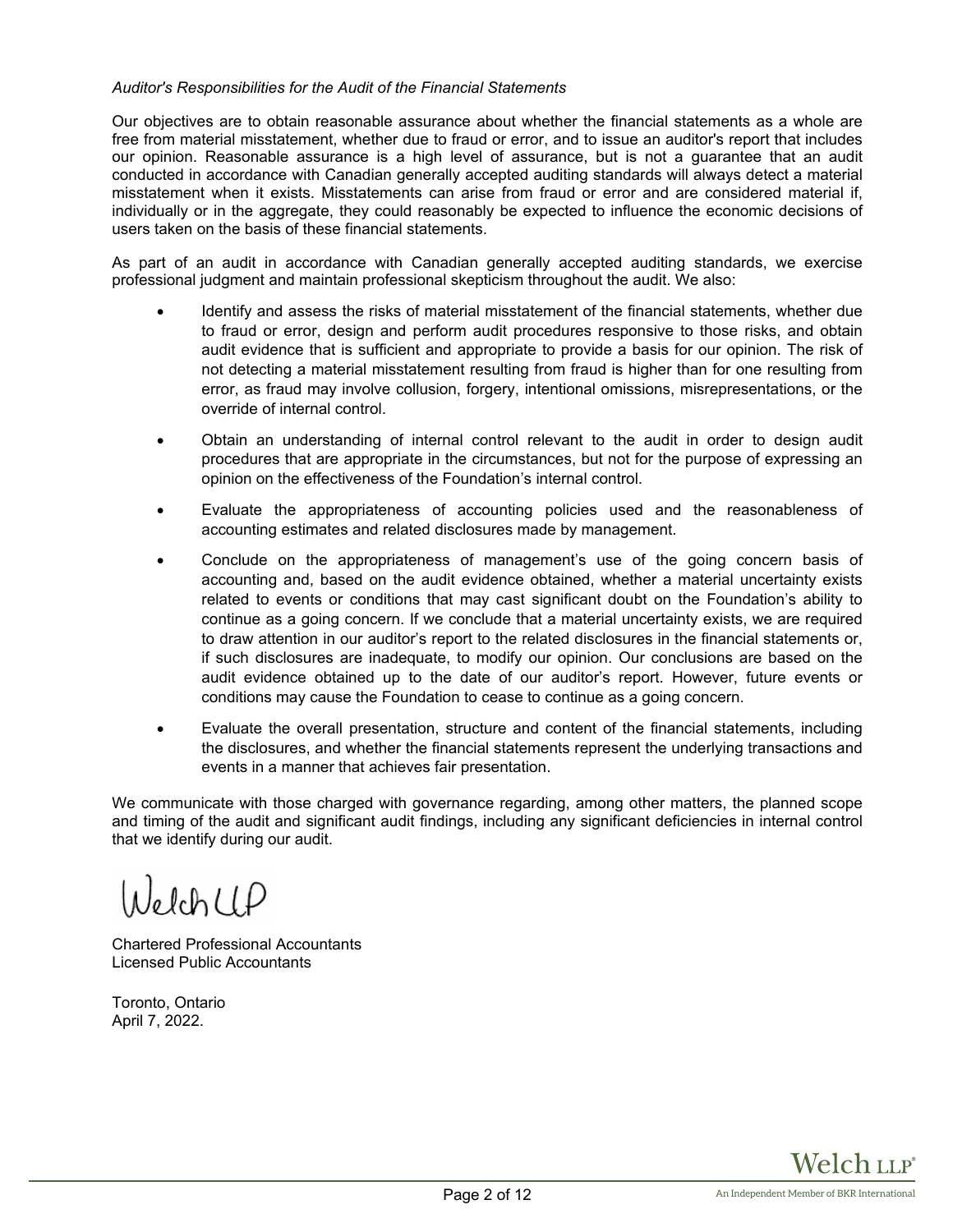# **PANCREATIC CANCER CANADA FOUNDATION STATEMENT OF FINANCIAL POSITION**

#### **DECEMBER 31, 2021**

| <b>ASSETS</b>                                                                                                              | 2021                                                      | 2020                                                   |
|----------------------------------------------------------------------------------------------------------------------------|-----------------------------------------------------------|--------------------------------------------------------|
| <b>CURRENT ASSETS</b><br>Cash<br>Accounts receivable<br><b>HST</b> recoverable<br>Prepaid expenses and deposits            | \$1,129,453<br>32,249<br>31,475<br>1,193,177              | \$1,178,301<br>24,890<br>15,217<br>25,424<br>1,243,832 |
| <b>TANGIBLE CAPITAL ASSETS (note 3)</b>                                                                                    | 6,962<br>\$1,200,139                                      | 8,870<br>\$1,252,702                                   |
| <b>LIABILITIES AND FUND BALANCES</b>                                                                                       |                                                           |                                                        |
| <b>CURRENT LIABILITIES</b><br>Accounts payable and accrued liabilities (note 11 and 13)<br>Deferred contributions (note 5) | \$<br>120,870<br>1,450<br>122,320                         | \$<br>62,688<br>10,100<br>72,788                       |
| <b>FUND BALANCES</b><br>Operations fund<br><b>Externally restricted funds</b><br>Internally restricted funds (note 10)     | 459,398<br>180,810<br>437,611<br>1,077,819<br>\$1,200,139 | 1,034,736<br>145,178<br>1,179,914<br>\$1,252,702       |

Approved by the Board:

SQLO Director

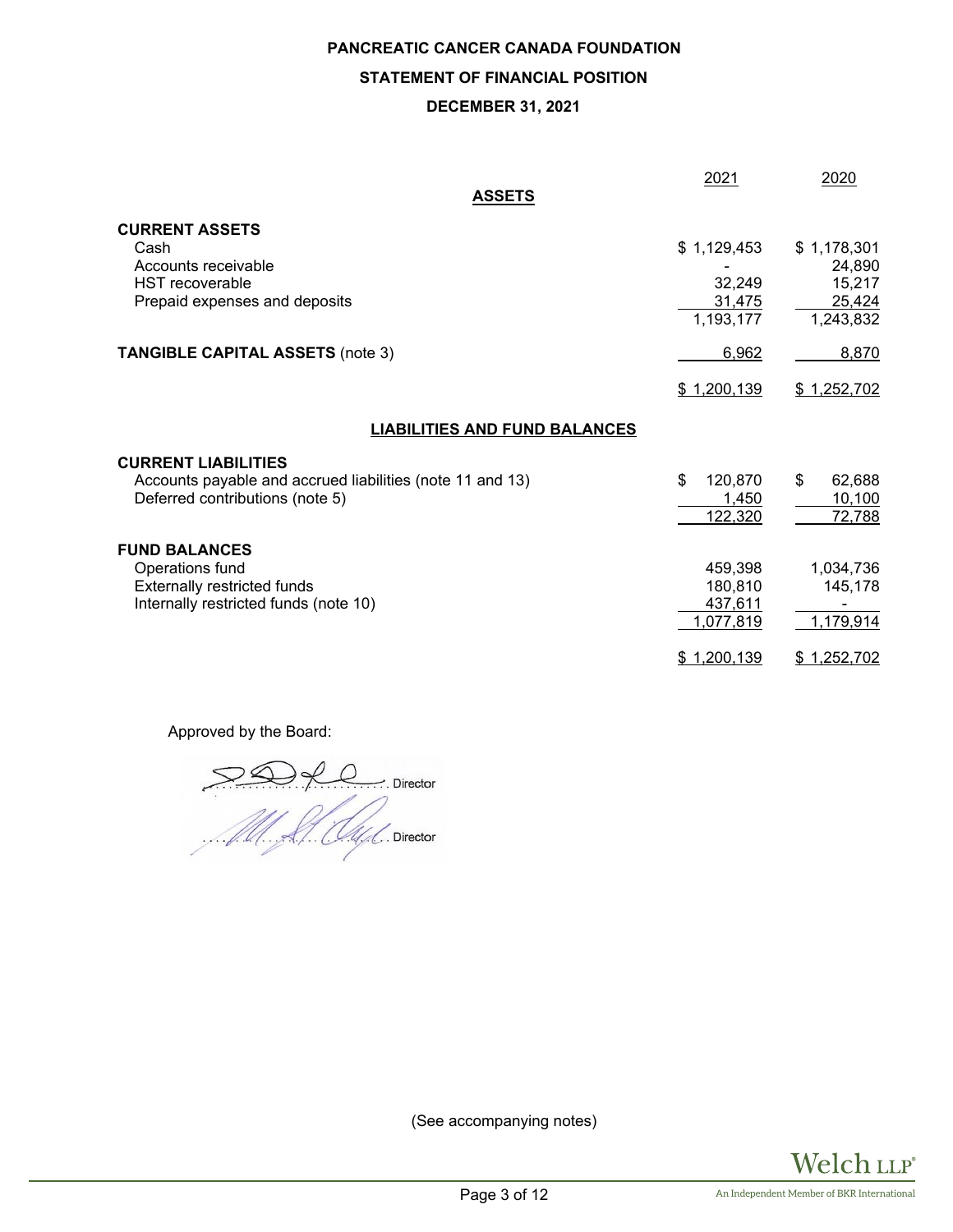#### **PANCREATIC CANCER CANADA FOUNDATION**

#### **STATEMENT OF OPERATIONS**

#### **YEAR ENDED DECEMBER 31, 2021**

|                                                       | <b>Operations Fund</b> |                | <b>Externally Restricted Funds</b> |                | Total            |                |  |
|-------------------------------------------------------|------------------------|----------------|------------------------------------|----------------|------------------|----------------|--|
|                                                       | 2021                   | 2020           | 2021                               | 2020           | 2021             | 2020           |  |
| <b>Revenue</b>                                        |                        |                |                                    |                |                  |                |  |
| Community development                                 | 128,096                | 125,766<br>\$  | \$<br>17,443                       | \$<br>300      | 145,539<br>\$    | 126,066<br>\$. |  |
| Major gifts                                           | 624,816                | 453,936        | 195,789                            | 23,472         | 820,605          | 477,408        |  |
| Special events                                        | 519,121                | 1,089,917      |                                    | 20             | 519,121          | 1,089,937      |  |
| Corporate partnerships                                | 249,981                | 179,326        |                                    |                | 249,981          | 179,326        |  |
| Government subsidies                                  | 191,617                | <u>135,368</u> |                                    |                | 191,617          | 135,368        |  |
|                                                       | 1,713,631              | 1,984,313      | 213,232                            | 23,792         | ,926,863         | 2,008,105      |  |
| <b>Expenses</b> (note 9)                              |                        |                |                                    |                |                  |                |  |
| Administration (note 3 and 4)                         | 610,505                | 553,784        | 2,600                              |                | 613,105          | 553,784        |  |
| Fundraising                                           | 415,355                | 366,385        |                                    |                | 415,355          | 366,385        |  |
| Special events                                        | 217,557                | 406,248        |                                    |                | 217,557          | 406,248        |  |
| Programs                                              | 177,632                | 185,288        |                                    |                | 177,632          | 185,288        |  |
| Research                                              | 123,929                | 105,463        |                                    |                | 123,929          | 105,463        |  |
|                                                       | 1,544,978              | 1,617,168      | 2,600                              | $\blacksquare$ | 1,547,578        | 1,617,168      |  |
| Excess of revenue over expenses before the undernoted | 168,653                | 367,145        | 210,632                            | 23,792         | 379,285          | 390,937        |  |
| Investment income (note 7)                            | 1,120                  | 3,680          |                                    |                | 1,120            | 3,680          |  |
| Excess of revenue over expenses before grants         | 169,773                | 370,825        | 210,632                            | 23,792         | 380,405          | 394,617        |  |
| Grants awarded                                        | (307, 500)             | (72, 500)      | (175,000)                          |                | (482, 500)       | (72, 500)      |  |
| Excess (deficiency) of revenue over expenses          | (137, 727)<br>\$       | 298,325<br>S.  | 35,632<br>S.                       | 23,792         | (102, 095)<br>S. | 322,117<br>\$  |  |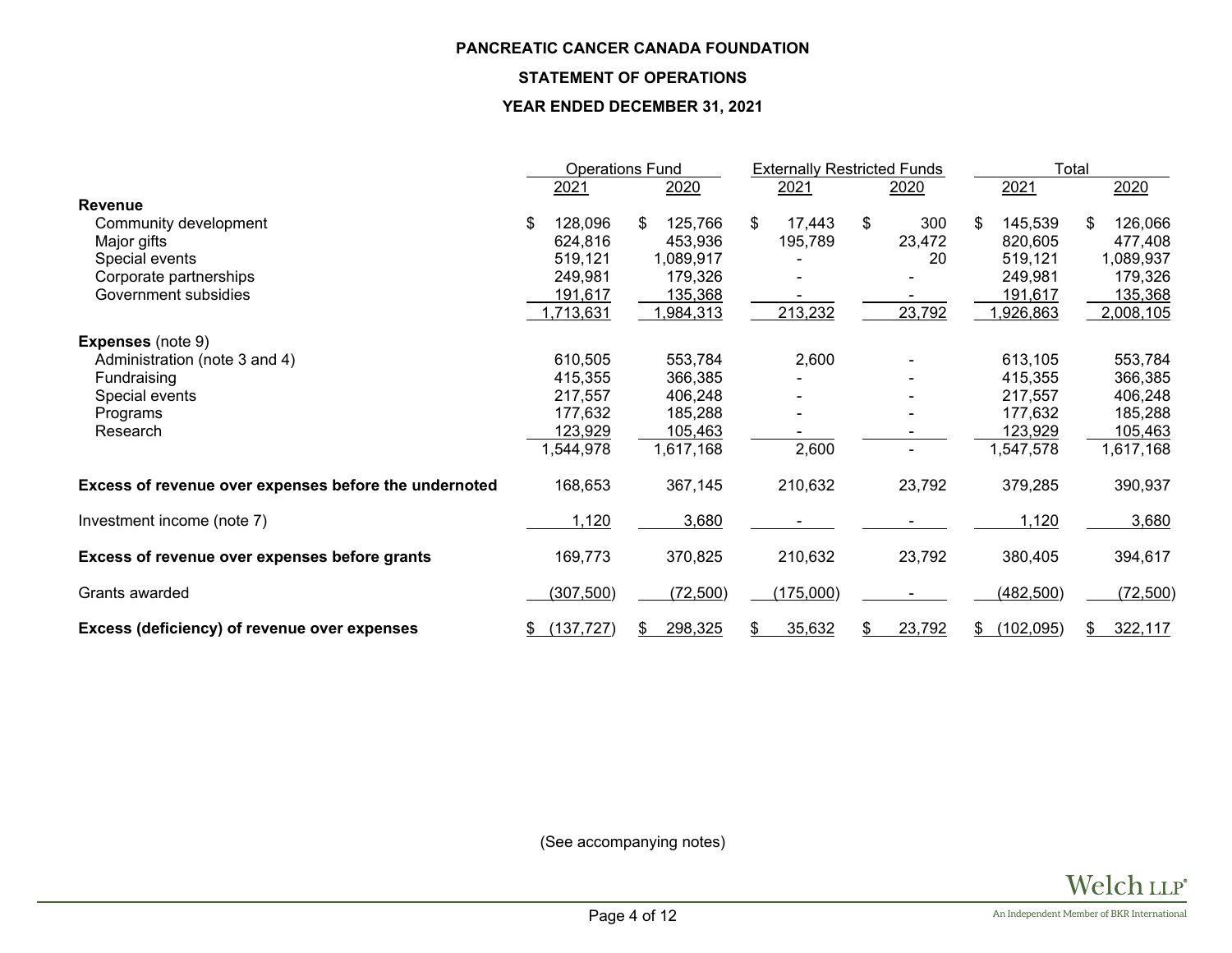# **PANCREATIC CANCER CANADA FOUNDATION STATEMENT OF CHANGES IN FUND BALANCES YEAR ENDED DECEMBER 31, 2021**

|                                              |                    | December 31, 2021                 |                                   |                 |  |  |
|----------------------------------------------|--------------------|-----------------------------------|-----------------------------------|-----------------|--|--|
|                                              | Operations<br>Fund | Externally<br>Restricted<br>Funds | Internally<br>Restricted<br>Funds | Total           |  |  |
| Fund balances, beginning of year             | \$1,034,736        | 145.178<br>S                      | \$<br>۰                           | \$1,179,914     |  |  |
| Excess (deficiency) of revenue over expenses | (137, 727)         | 35,632                            |                                   | (102, 095)      |  |  |
| Interfund transfers (note 10)                | (437, 611)         |                                   | 437,611                           |                 |  |  |
| Fund balances, end of year                   | 459,398            | 180,810                           | 437,611                           | 1,077,819<br>\$ |  |  |

|                                              | December 31, 2020 |                    |    |                                   |                                   |   |              |
|----------------------------------------------|-------------------|--------------------|----|-----------------------------------|-----------------------------------|---|--------------|
|                                              |                   | Operations<br>Fund |    | Externally<br>Restricted<br>Funds | Internally<br>Restricted<br>Funds |   | <b>Total</b> |
| Fund balances, beginning of year             | S                 | 736.411            | \$ | 121.386                           | \$<br>$\overline{a}$              | S | 857,797      |
| Excess (deficiency) of revenue over expenses |                   | 298,325            |    | 23,792                            | $\blacksquare$                    |   | 322,117      |
| Interfund transfers (note 10)                |                   |                    |    |                                   |                                   |   |              |
| Fund balances, end of year                   |                   | \$1,034,736        |    | 145,178                           | \$                                |   | \$1,179,914  |

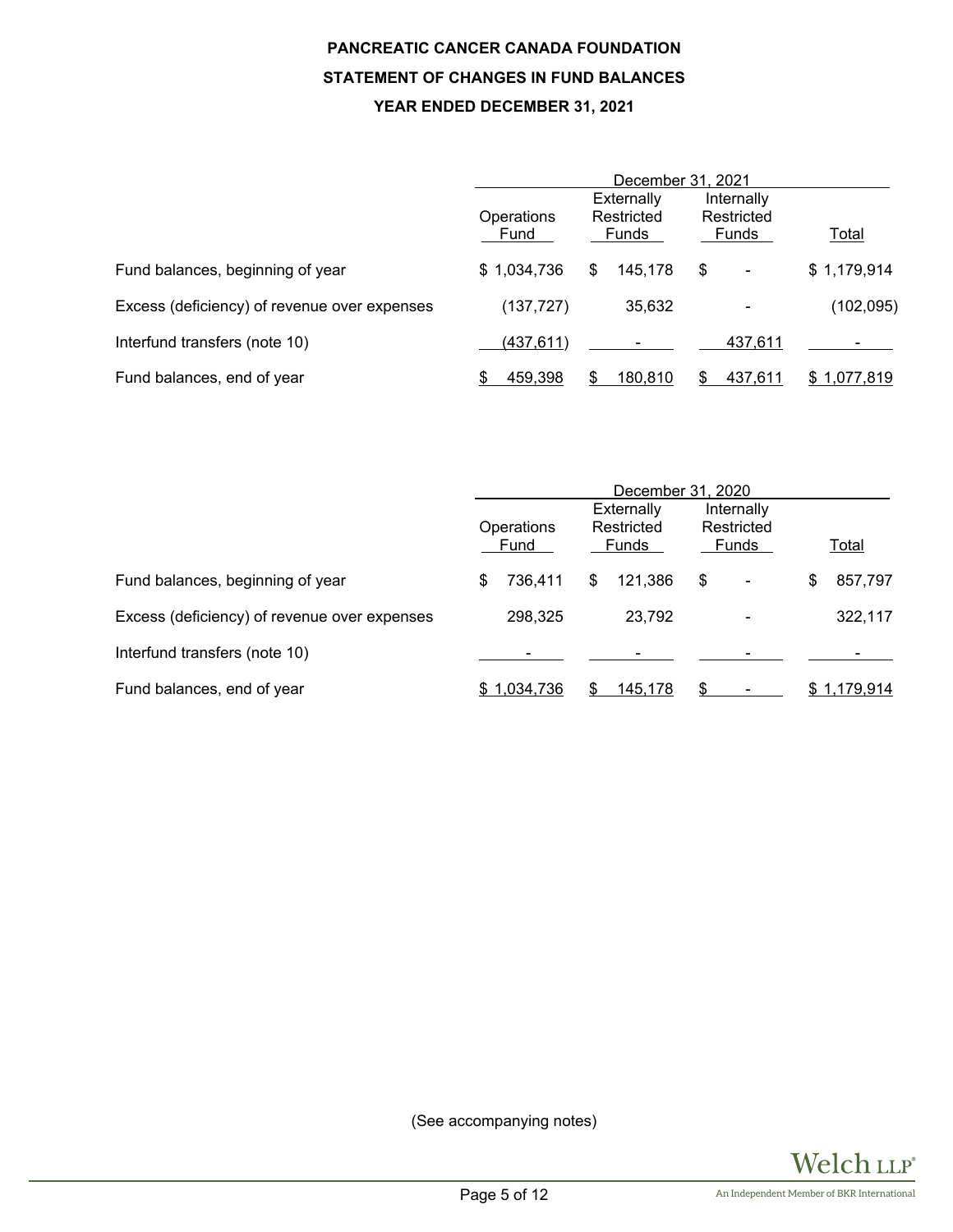#### **PANCREATIC CANCER CANADA FOUNDATION**

#### **STATEMENT OF CASH FLOWS**

#### **YEAR ENDED DECEMBER 31, 2021**

|                                                      | 2021             | 2020          |
|------------------------------------------------------|------------------|---------------|
| <b>CASH FLOWS FROM (USED IN)</b>                     |                  |               |
| <b>OPERATING ACTIVITIES</b>                          |                  |               |
| Excess (deficiency) of revenue over expenses:        |                  |               |
| Operating fund                                       | (137, 727)<br>\$ | \$<br>298,325 |
| <b>Restricted funds</b>                              | 35,632           | 23,792        |
|                                                      | (102, 095)       | 322,117       |
| Items not affecting cash:                            |                  |               |
| Loss on disposal of tangible capital assets (note 3) |                  | 32,895        |
| Amortization of tangible capital assets              | 4,721            | 17,706        |
|                                                      | (97, 374)        | 372,718       |
| Changes in non-cash operating items:                 |                  |               |
| Accounts receivable                                  | 24,890           | (20, 298)     |
| <b>HST</b> recoverable                               | (17,032)         | 5,959         |
| Prepaid expenses and deposits                        | (6,051)          | 26,260        |
| Accounts payable and accrued liabilities             | 58,182           | (156, 107)    |
| Deferred contributions                               | (8,650)          | (6,965)       |
|                                                      | (46, 035)        | 221,567       |
| <b>INVESTING ACTIVITIES</b>                          |                  |               |
| Purchase of tangible capital assets                  | (2,813)          | <u>(293)</u>  |
| <b>INCREASE (DECREASE) IN CASH</b>                   | (48, 848)        | 221,274       |
| <b>CASH, BEGINNING OF YEAR</b>                       | 1,178,301        | 957,027       |
| <b>CASH, END OF YEAR</b>                             | \$1,129,453      | \$1,178,301   |

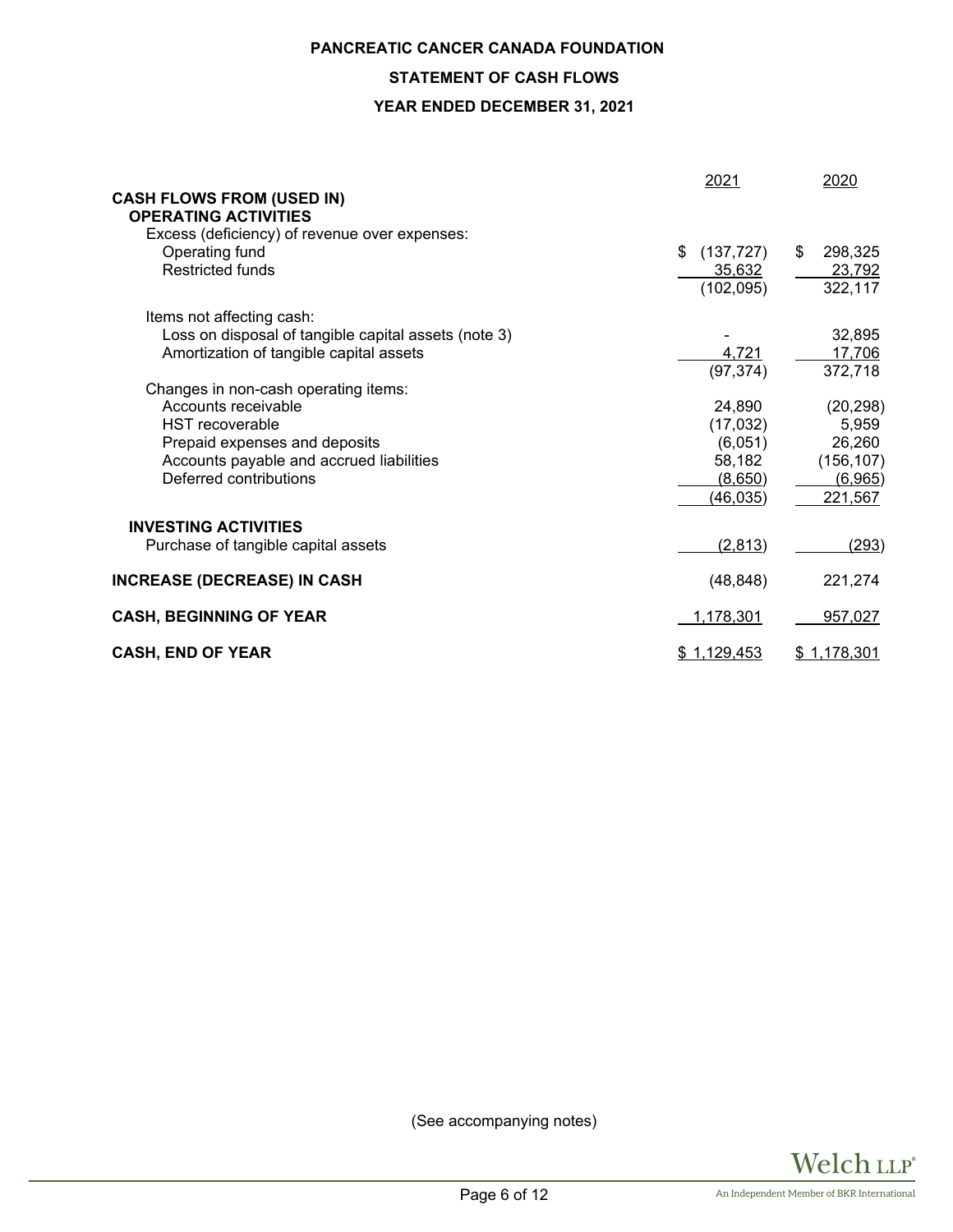#### 1. **NATURE OF OPERATIONS**

The Pancreatic Cancer Canada Foundation (the "Foundation") is a not-for-profit organization incorporated without share capital under the laws of Ontario. The Foundation is engaged in the operation of promoting awareness and to fund research into early detection and treatment of pancreatic cancer. The Foundation is a registered charity under the Income Tax Act and, as such, is exempt from income taxes and may issue income tax receipts to donors.

#### 2. **SIGNIFICANT ACCOUNTING POLICIES**

#### *Basis of accounting*

The financial statements of the Foundation have been prepared in accordance with Canadian accounting standards for not-for-profit organizations. The significant accounting policies are as follows:

#### *Revenue recognition*

The Foundation follows the restricted fund method of accounting for contributions, which consists of donations, bequests, proceeds from special events, and investment income.

Revenue from donations, corporate partnerships and other contributions including gifts in kind, is recorded when received. Restricted contributions are recorded as revenue of the appropriate restricted fund. Events revenue from ticket sales is recognized when the event has occurred and when collection is reasonably assured, while donations derived from events are recognized when collectability is reasonably assured.

Investment income is accrued as it is earned and includes interest income. General investment income earned on the assets of the Restricted Funds is recognized as revenue of the Restricted Funds. General investment income earned on the assets of the Operations Fund is recognized as revenue of the Operations Fund.

#### *Funds*

The financial statements separately disclose the activities of the following funds maintained by the Foundation:

#### Operations fund

 The Operations Fund comprises amounts available for immediate use for the general purpose of the Foundation as determined by the Board of Directors.

#### Restricted funds

 The Restricted Funds comprises amounts that are to be used for specific purposes as specified by the donors, the Board of Directors, or as stipulated by the fundraising appeal.

#### *Contributed goods and services*

Donors contribute gifts in kind for use in special fundraising events, and for the Foundation's use in operations and would otherwise have been purchased. These gifts are recognized at their fair market value when such value can be reasonably determined. Included in expenses are \$nil of contributed goods and services for auction items or prizes for signature and third party events (2020 - \$13,403).

#### *Contributed securities*

Gifts of publicly-traded securities are recognized at estimated fair value based on the published closing price on the date of receipt, when such information is available, or other estimated fair value as applicable.

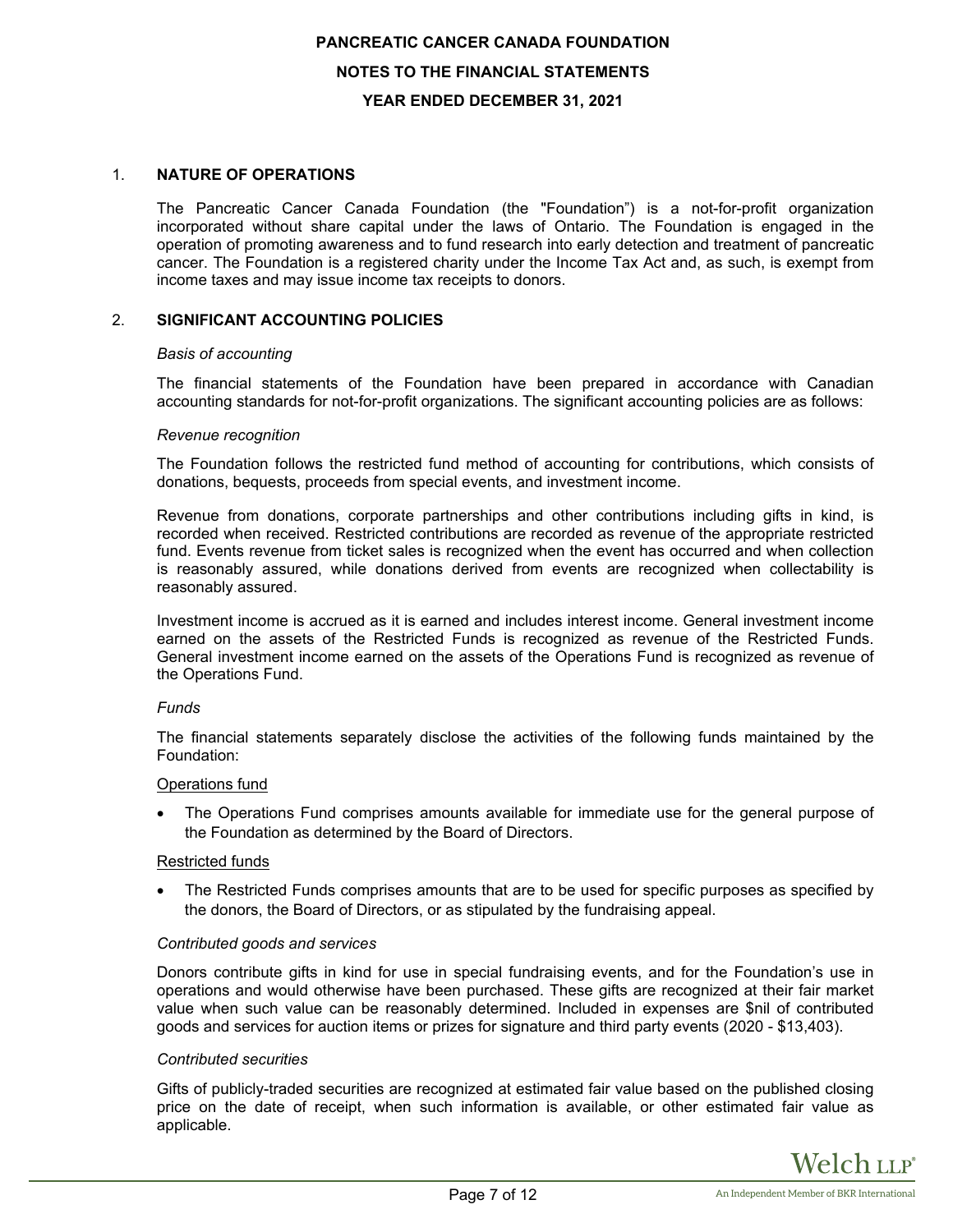#### 2. **SIGNIFICANT ACCOUNTING POLICIES** - Cont'd.

#### *Volunteer services*

The work of the Foundation is dependent on the volunteer activities of many individuals. Because these services are not normally purchased by the Foundation and because of the difficulty in determining their fair value, donated services are not recognized in these financial statements.

#### *Foreign currency translation*

Revenue and expenses denominated in foreign currencies are translated into Canadian dollars at the transaction date. Investments and other monetary items denominated in foreign currencies are translated at the year end rate. Translation gains and losses are included in the statement of operations and changes in fund balances.

#### *Financial instruments*

The Foundation initially recognizes financial instruments at fair value and subsequently measures them at each reporting date as follows:

| Asset/liability                          | Measurement    |
|------------------------------------------|----------------|
| Cash                                     | Fair value     |
| Accounts receivable                      | Amortized cost |
| Accounts payable and accrued liabilities | Amortized cost |

#### *Tangible capital assets*

Purchased tangible capital assets are stated at cost less accumulated amortization. Amortization based on the estimated useful life of the asset is calculated as follows:

|                         | Method        | Estimated useful life |  |  |
|-------------------------|---------------|-----------------------|--|--|
| Furniture and equipment | Straight line | 5 years               |  |  |
| Computer equipment      | Straight line | 3 vears               |  |  |
| Leasehold improvements  | Straight line | 3 years               |  |  |

#### *Use of estimates*

The preparation of financial statements in conformity with Canadian accounting standards for not-forprofit organizations requires management to make estimates and assumptions that affect the reported amount of assets and liabilities, the disclosure of contingent assets and liabilities at the date of financial statements, and the reported amounts of revenue and expenses during the reporting period. Actual results could differ from management's best estimates as additional information becomes available. Areas requiring significant estimates and assumptions include determining the useful life of tangible capital assets and the amount of accrued liabilities.

#### *Allocation of costs by function*

The Foundation records a number of its expense by function: administration and general, fundraising, programs, research and special events.

Salary, rental, business development and website costs are allocated on the following basis:

- Salary costs: Based on the time worked by each employee for each function
- Rental costs: Based on the space used for each function
- Business development costs: Based on the business development activities of each function
- Website costs: Based on website use by each function

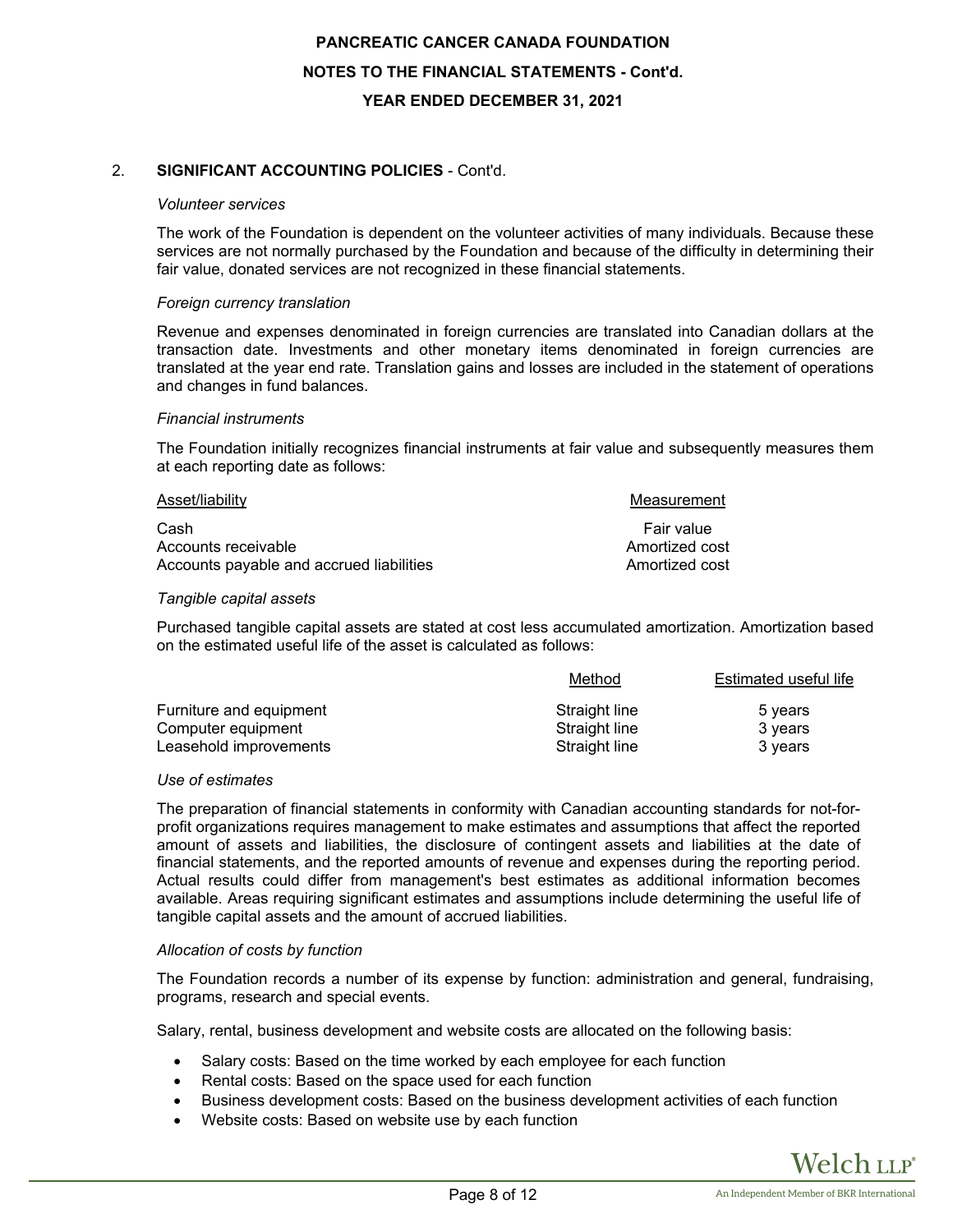#### 3. **TANGIBLE CAPITAL ASSETS**

Tangible capital assets consist of the following:

|                                                                         |     |                            | 2021 |                             |                                  | 2020 |                             |  |
|-------------------------------------------------------------------------|-----|----------------------------|------|-----------------------------|----------------------------------|------|-----------------------------|--|
|                                                                         |     | Cost                       |      | Accumulated<br>amortization | Cost                             |      | Accumulated<br>amortization |  |
| Furniture and equipment<br>Computer equipment<br>Leasehold Improvements | \$  | 22.420<br>20.561<br>42,981 | \$   | 17,568<br>18.451<br>36,019  | \$<br>22.120<br>18.048<br>40,168 | \$   | 13,250<br>18,048<br>31,298  |  |
| Less: accumulated amortization                                          |     | <u>(36,019)</u>            |      |                             | (31, 298)                        |      |                             |  |
|                                                                         | \$. | 6,962                      |      |                             | 8,870                            |      |                             |  |

Included in administration and general expense is \$4,721 (2020 - \$17,706) of amortization expense. During the year, the Foundation wrote off leasehold improvements and furniture and equipment for \$nil (2020 - \$32,895).

#### 4. **RELATED PARTY**

In March 2020, PancOne was incorporated without share capital in Delaware, U.S. and subsequently approved as a public charity in July 2020. PancOne was created to provide financial and other resources to aid research into treatments and cures for pancreatic cancer, and provide support to families and individuals affected by pancreatic cancer.

The Foundation has significant influence over PancOne by virtue of several common board members and the same CEO. The Foundation currently provides on-going administrative and back office support to PancOne at no cost. Included in administration and general is \$nil (2020 - \$10,797) of legal costs incurred on behalf of PancOne.

These related party transactions occurred in the normal course of operations.

#### 5. **DEFERRED CONTRIBUTIONS**

Deferred contributions represent unspent operations fund received in the current period and related to events or expenses of a subsequent period. Changes in deferred contributions are as follows:

|                                                                                                           | 2021                            | 2020                         |
|-----------------------------------------------------------------------------------------------------------|---------------------------------|------------------------------|
| Opening balance<br>Add: donations received in the year<br>Less: amounts recognized as revenue in the year | 10.100<br>108.071<br>(116, 721) | 17.065<br>30.100<br>(37,065) |
| Ending balance                                                                                            | 1.450                           | 10,100                       |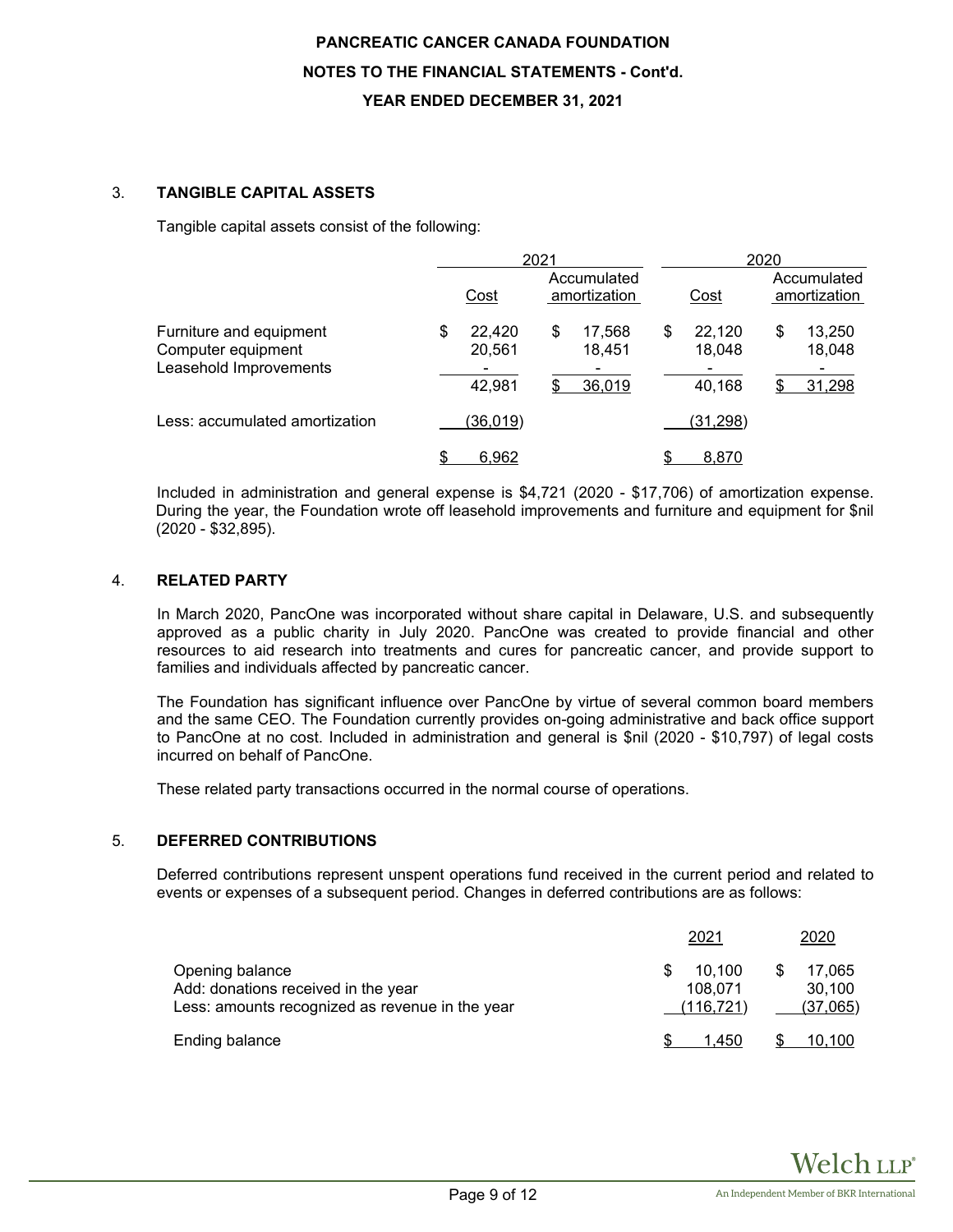#### 6. **COMMITMENTS**

The Foundation has a lease for office premises on Eglinton until November 30, 2022. In 2020, as a result of the global economic situation as well as the upcoming demolition of the Eglinton building, the Foundation made the decision to move to a new office space that is shared with another non-profit organization at a significantly reduced rental rate and therefore no longer resides at this location and has ceased payments. They had attempted negotiation with the landlord at the Eglinton premises, who has not agreed to release the Foundation from its lease agreement and, as a result, the lease payments for the remaining term of this lease may still require payment. The landlord has since filed a lawsuit against the Foundation (note 10). The approximate future annual payments due under this lease are as follows:

| 2022 |  | \$76,998 |
|------|--|----------|
|------|--|----------|

The Foundation also has a lease for office premises on Yonge which began September 1, 2020 and continues until August 31, 2026. This lease was amended in February 2022 to include additional space. The approximate annual payments due under this amended lease are as follows:

| 2022 | 57,840<br>\$  |
|------|---------------|
| 2023 | 60,206        |
| 2024 | 60,967        |
| 2025 | 62,032        |
| 2026 | 41,862        |
|      | 282,907<br>\$ |

#### 7. **INVESTMENT INCOME**

Investment income earned consists of the following:

|                                                                          | 2021 |              | 2020         |                |
|--------------------------------------------------------------------------|------|--------------|--------------|----------------|
| Interest income<br>Unrealized gain (loss) on disposal of stock donations | SS.  | 1.167<br>(47 | $\mathbb{S}$ | 3.920<br>(240) |
|                                                                          |      |              |              | 3.680          |

#### 8. **PENSION**

Substantially all employees are eligible to be members of the Healthcare of Ontario Pension Plan ("the Plan") which is a multi-employer defined benefit pension plan. Plan members will receive benefits based on the length of service and on the average of annualized earnings during the five consecutive years prior to retirement, termination or death that provides the highest earnings.

The most recent actuarial valuation of the Plan was conducted on December 31, 2021. As of December 31, 2021, the Plan is in a surplus position with value of net assets of \$103,469 million and value of pensions obligations of \$85,902 million.

Contributions to the Plan made during the year by the Foundation on behalf of participating employees amounted to \$78,768 (2020 - \$70,520) and are included in the statement of operations.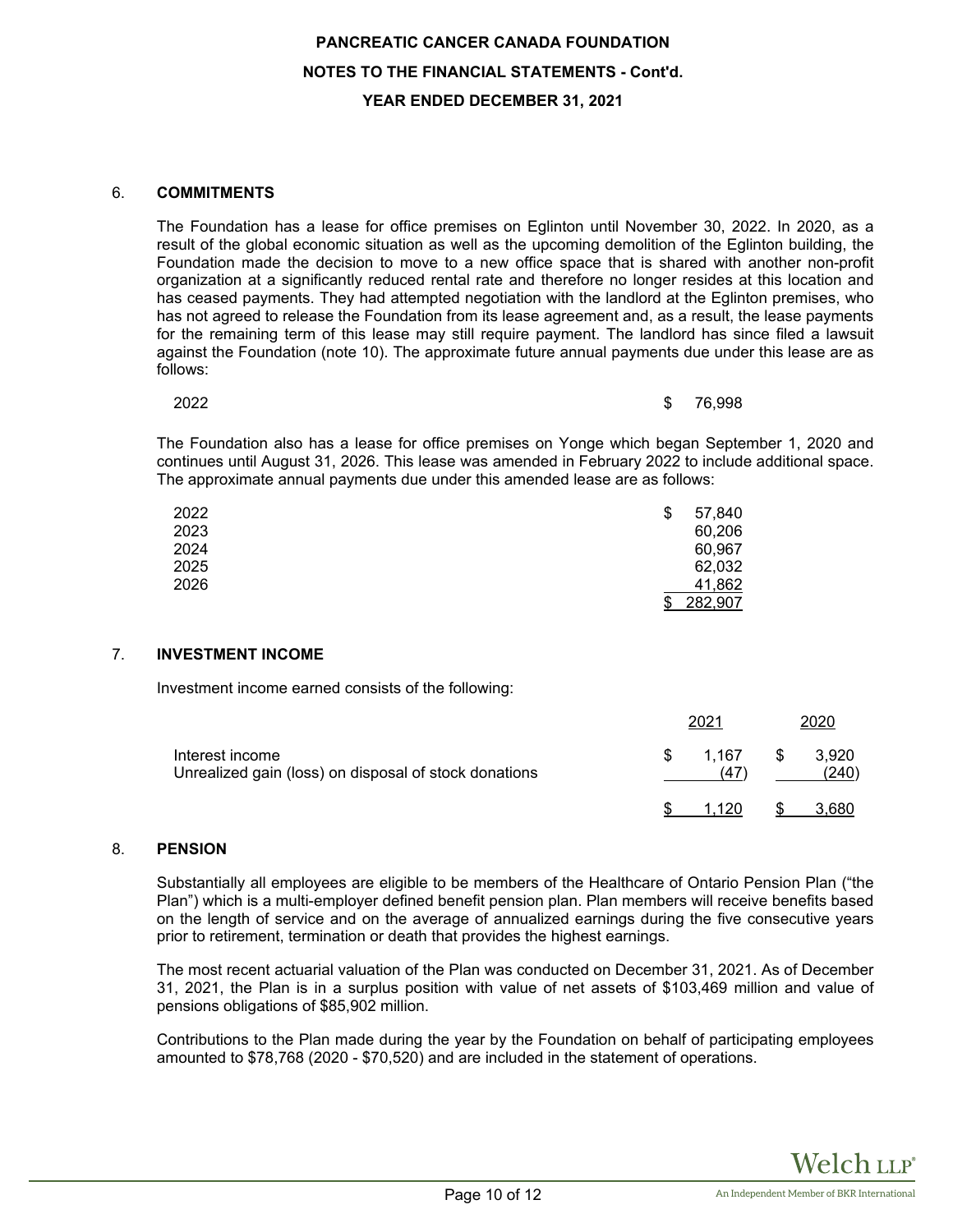#### 9. **ALLOCATION OF COSTS BY FUNCTION**

|                                                                         | Compensation |                                                     |        | Rental                                       | <b>Business</b><br>Development |                                 | Website |                                           |    |                                                     |  |
|-------------------------------------------------------------------------|--------------|-----------------------------------------------------|--------|----------------------------------------------|--------------------------------|---------------------------------|---------|-------------------------------------------|----|-----------------------------------------------------|--|
| Administration<br>Fundraising<br>Special events<br>Programs<br>Research |              | 21%<br>37%<br>16%<br>14%<br>12%                     |        | 21%<br>34%<br>24%<br>12%<br>9%               |                                | - %<br>40%<br>- %<br>20%<br>40% |         | $-$ %<br>30%<br>30%<br>40%<br>%<br>$\sim$ |    |                                                     |  |
|                                                                         | 100%         |                                                     |        | 100%                                         |                                | 100%                            |         | 100%                                      |    |                                                     |  |
|                                                                         | Compensation |                                                     | Rental |                                              | <b>Business</b><br>Development |                                 | Website |                                           |    | Total                                               |  |
| Administration<br>Fundraising<br>Special events<br>Programs<br>Research | \$           | 204,137<br>361,908<br>160,595<br>138,287<br>116,207 | \$     | 14,071<br>22,995<br>15,771<br>8,146<br>5,899 | \$                             | 1,823<br>911<br>1,823           | \$      | 7,474<br>7,474<br>9,965                   | \$ | 218,208<br>394,200<br>183,840<br>157,309<br>123,929 |  |
|                                                                         | \$           | 981,134                                             | \$     | 66,882                                       | \$                             | 4,557                           | \$      | 24,913                                    | S. | 1,077,486                                           |  |

#### 10. **INTERNALLY RESTRICTED FUNDS**

During the year, the Foundation approved interfund transfers from the operations fund to internally restricted funds of \$337,611 (2020 - \$nil) to the permanent contingency reserve fund intended to hold the equivalent of 90 days of operating expenses, and \$100,000 (2020 - \$nil) to the temporary contingency reserve fund to cover potential extraordinary legal fees.

#### 11. **CONTINGENT LIABILITIES**

In 2020, a legal claim was filed against the Foundation by a former employee. Due to the sensitivity of the matter the Foundation has not disclosed the amount of the claim. At this time, the outcome of the claim cannot be determined and consequently no liability has been accrued in these financial statements.

In 2021, a legal claim was filed against the Foundation by a former landlord for breach of contract. As at the date of the audit report, a provision of \$50,000 (2020 - \$nil) has been accrued in the financial statements as part of accounts payable and accrued liabilities. At this time, the outcome of the claim cannot be determined. However, the Foundation calculates it has a maximum exposure to a loss of up to \$100,000.